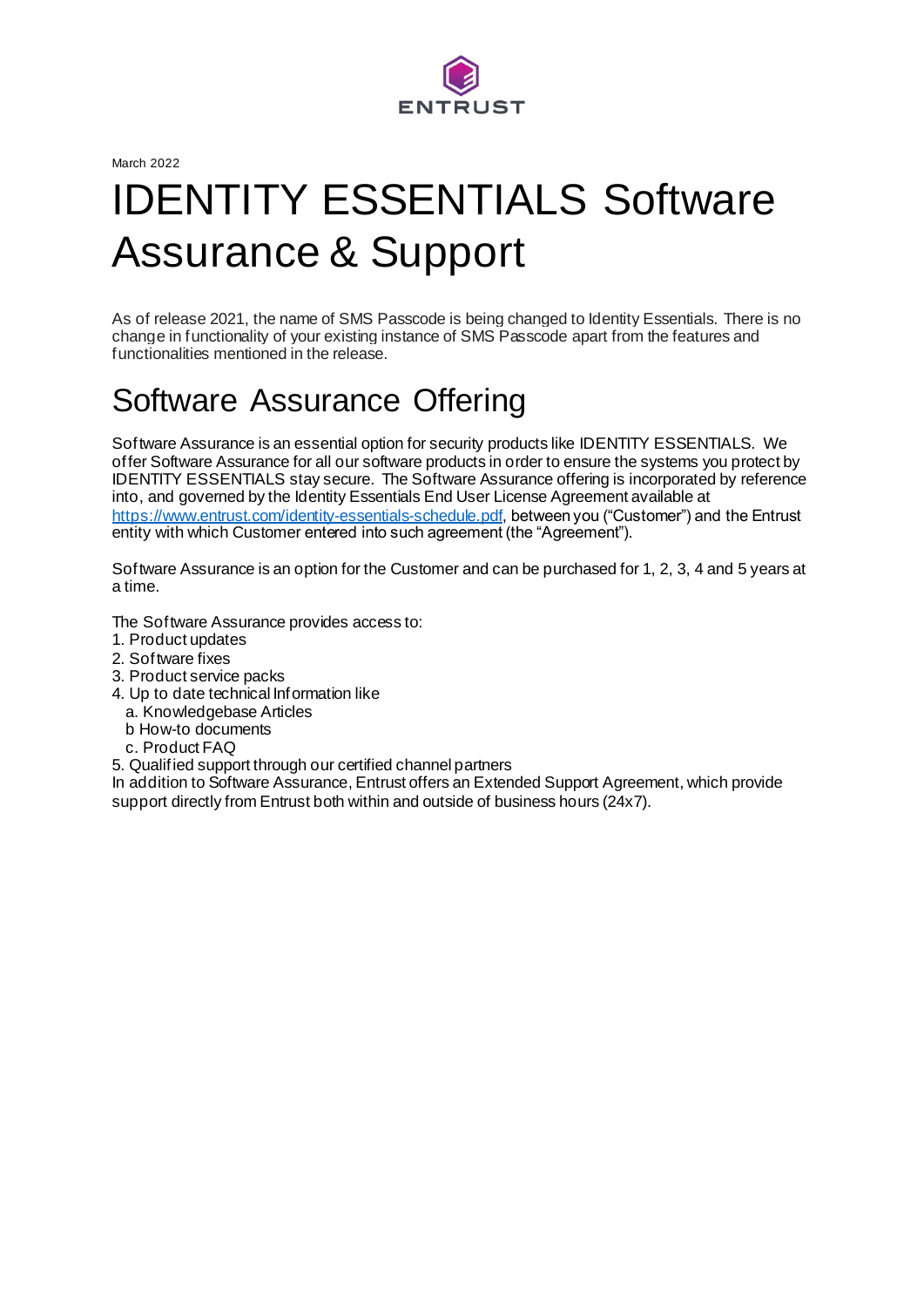

### Overview - Terms and Conditions

Software Assurance applies to all IDENTITY ESSENTIALS components as listed below:

- IDENTITY ESSENTIALS Starter Pack
- IDENTITY ESSENTIALS Modem License
- IDENTITY ESSENTIALS MFA CAL
- IDENTITY ESSENTIALS Password Reset CAL

#### **Price**

Software Assurance is available at a rate of 20% of the IDENTITY ESSENTIALS license price based on the current list price. A discount is offered for multiyear upfront purchase. Please refer to the current price list for details.

At the time of expiration, Software Assurance renewal costs will be calculated based upon the current IDENTITY ESSENTIALS list price at the time of renewal.

#### **Terms**

The Software Assurance has a 1, 2, 3, 4 or 5 year term.

#### **Start date**

The Software Assurance starts at the purchase date of the IDENTITY ESSENTIALS software licenses.

#### **Software Assurance Renewal**

One month before expiration of the Software Assurance, Entrust will send a renewal notification to Customer by email. Software Assurance renewal is ordered through the Entrust channel partner who sold the Software license. In case Customer has IDENTITY ESSENTIALS products with different expiration dates, any products expiring within the renewal term will be synchronized at the time of renewal.

#### **Change of partner**

In case Customer wishes to change the Channel Partner for its Software Assurance renewal purchase, Customer should inform Entrust in writing.

#### **Cancellations**

Software Assurance terminates automatically at the end of the term if not renewed. Thereafter no support or updates, as described under the Software Assurance offering, will be available. If Software Assurance expires for part of a license and is not renewed, Software Assurance for the whole license will terminate. Likewise if new products without Software Assurance are added to an existing license with Software Assurance, the existing Software Assurance will terminate.

#### **Re-activating the Software Assurance**

If Software Assurance has expired and Customer wishes to re-activate the Software Assurance, the price of the Software Assurance will be calculated based on the period the Software Assurance was inactive plus the new Software Assurance period. In addition, a 25% re-activation fee (applied against the aforementioned price) will be added.

#### **Support & Maintenance**

Support and maintenance as part of Software Assurance includes the availability of:

- Product updates (minor and major versions)
- Software fixes
- Product service packs
- Up to date technical product Information's like
- Knowledgebase Articles
- How-to documents
- Product FAQ
- Qualified support from Entrust certified engineers at our Entrust channel partner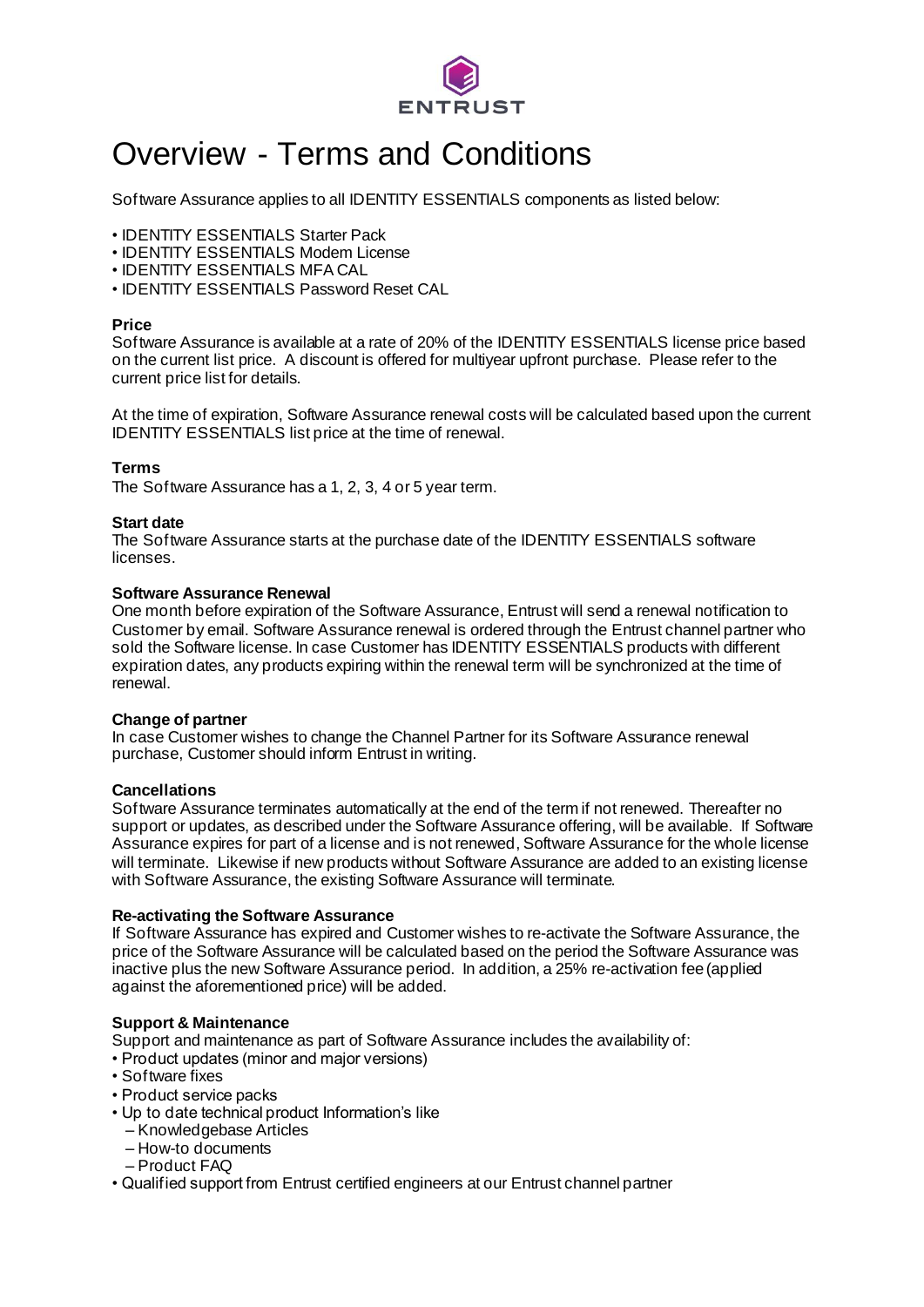

• Direct contact with Entrust when requesting new software version

Product update, service packs and software fixes are available for Customer through Entrust support, by email sent to support@entrust.com with your license number.

#### **Software fixes**

Software fixes are created by Entrust to address specific issues in a specific released software version. This may include replacement of binaries. Typically, when a new issue is discovered by an Entrust customer requiring a fix in the product, a new software fix will be issued by Entrust and made available to the Entrust customers that subscribed to the Software Assurance.

#### **Updates/Minor releases**

Entrust may decide to combine a number of available software fixes into one bigger installation file, typically called updates. Updates generally comes with an install/uninstall option.

#### **Major releases**

Entrust will from time to time and at its sole discretion release "major releases". Entrust typically numbers its product releases using the number system x.y-numbering scheme. In such a scheme, a change in the "x" digit usually signifies a major release, while a change in the "y" digit usually signifies an update/minor release.

Entrust will usually provide an install/uninstall function.

Entrust will inform all customers with valid Software Assurance by email when new software releases are available.

## IDENTITY ESSENTIALS Channel Partner Model

Entrust supplies its products via a channel model, which means that Entrust has appointed certified and educated channel partners to sell and install IDENTITY ESSENTIALS products.

#### **Channel partner**

IDENTITY ESSENTIALS products are available through a channel of certified partners appointed and educated by Entrust. Channel partners are typically integrating 3rd party products with IDENTITY ESSENTIALS. The channel partners typically know the customer environment in which the IDENTITY ESSENTIALS products are installed, and as a result such channel partners are best suited to support their customers directly.

Software Assurance assures customers that when they are facing a specific issue with their IDENTITY ESSENTIALS product, they are able to contact an Entrust-certified engineer at their Entrust channel partner.

### **1 st line support**

The channel partner's certified engineer will perform the 1st line support directly to the customers.

- The certified engineer will analyze and identify the problems related to IDENTITY ESSENTIALS products.
- The certified engineer will verify whether the problem is a known issue for which a software fix is already published.
- The certified engineer will eventually suggest possible workarounds based upon FAQ, How-to, KB articles and available knowledge experience.

#### **Escalation to Entrust**

A valid Software Assurance agreement will enable the certified engineer to escalate the problem to Entrust international support team. The escalation shall either be via telephone, email or support chat. The support language is English.